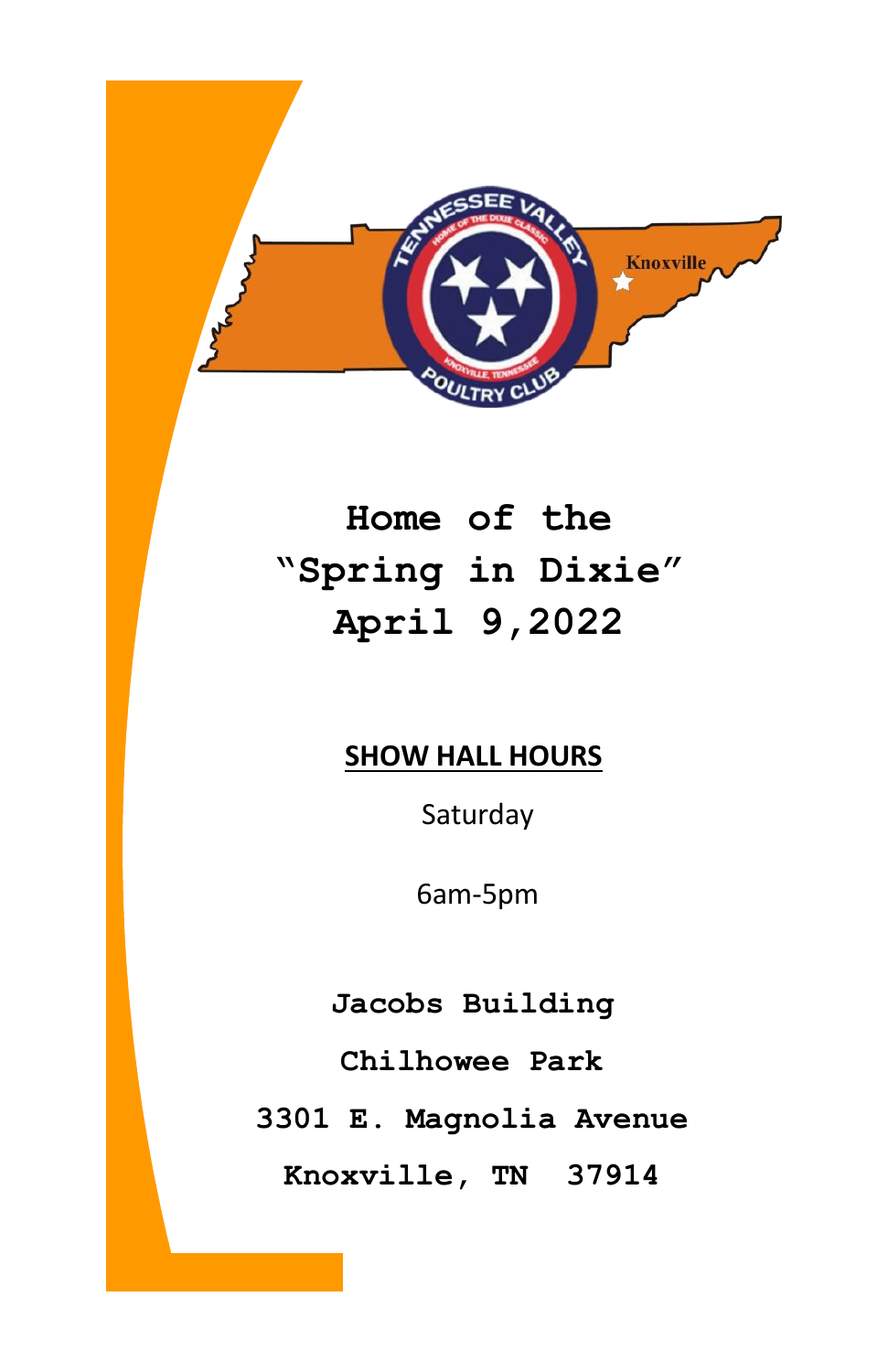### **SHOW RULES**

- 1. Absolutely **NO SMOKING** in the Exhibit Hall. Violators will be asked to leave. Smoking is permitted outside building.
- 2. All recognized and non-standard varieties of large fowl, bantams, pigeons and waterfowl are accepted in the show.
- 3. **Late entries will be a double fee**
- 4. All birds deemed sick or diseased by a TVPC officer or judge will be disqualified and removed from the show.
- 5. TVPC nor any of its officers will be responsible for any loss, sickness, or injury to any bird during the show; however, all precautions will be taken to protect all exhibits.
- 6. All birds must be cooped in by 9:00am on April 9,2022.
- 7. Juniors will be responsible for their birds; parents are not allowed to clean or assist in any way. If a junior needs help cooping birds in, a TVPC member will be glad to help them. If parents are assisting or cleaning birds the junior will be disqualifiedfrom the show.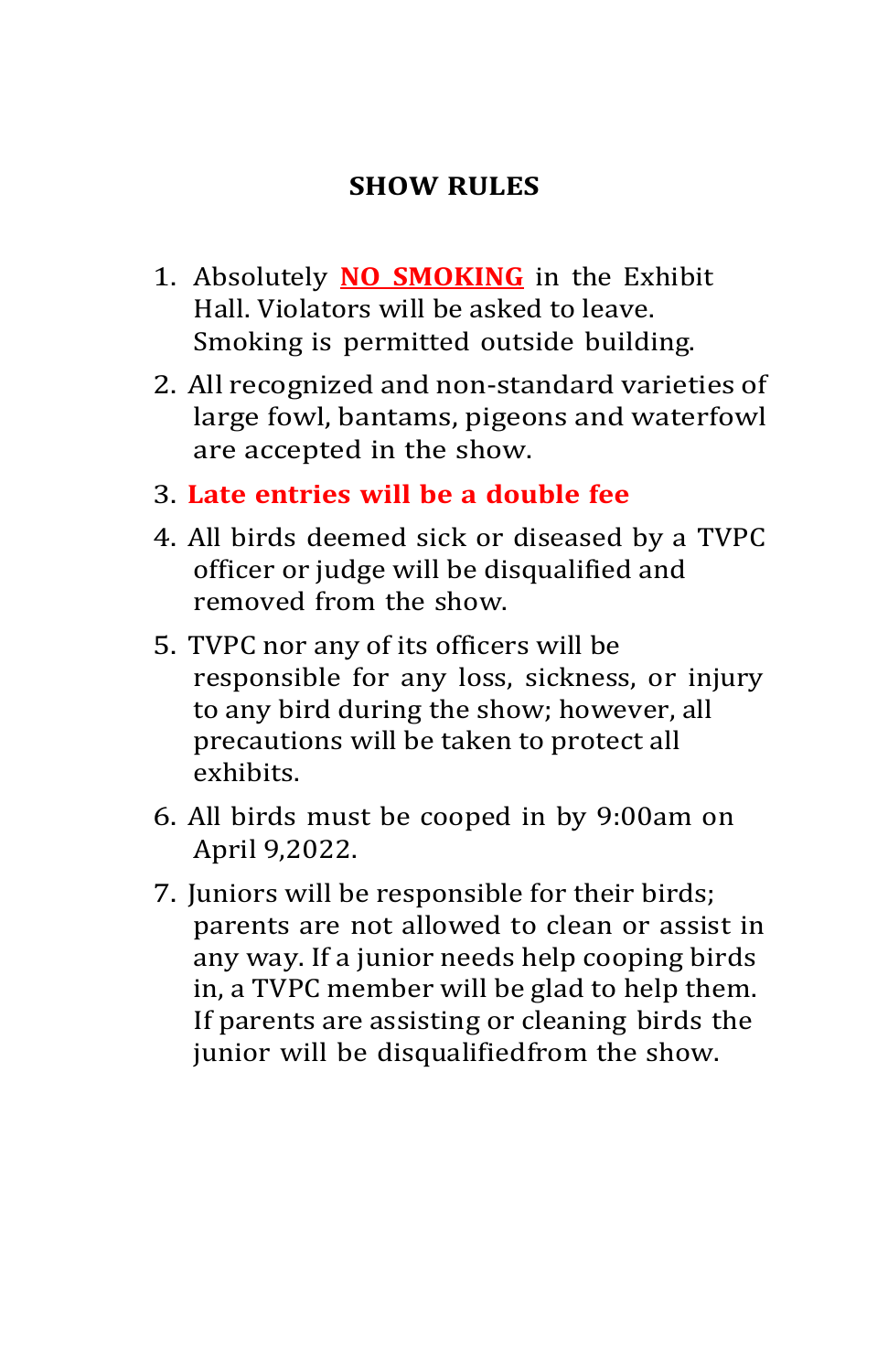#### **SHOW RULES CONTINUED**

- 8. All exhibitors and parents will receive a pass for free admission at check in. There will be a \$5.00/person fee charged for additional non-exhibitors or family members and the public
- 9. All Judges decisions are final. All protests must be made in writing and accompanied by a \$25.00 deposit made to TVPC. The Show Committee will make the final decision and, in the event, finds no justification for the protest, the fee will be forfeited.
- 10.No person will be allowed in the aisle during judging or allowed to talk to the judges during judging.
- 11.No vendors or sale birds will be allowed outside the show building. All sales will be held inside in the designated area only.
- 12.No cooping out before Champion of Show is chosen.
- 13.No alcohol or drugs in the show room or on the fair grounds.
- 14.Anyone caught stealing will be turned over to the police and banned for life from any show of the TVPC. Security will be on the fairgrounds 24/7.

#### **NO ANIMALS ALLOWED IN SHOW HALL EXCEPT SERVICE DOGS! THIS WILL BE STRICTLY EN-FORCED**.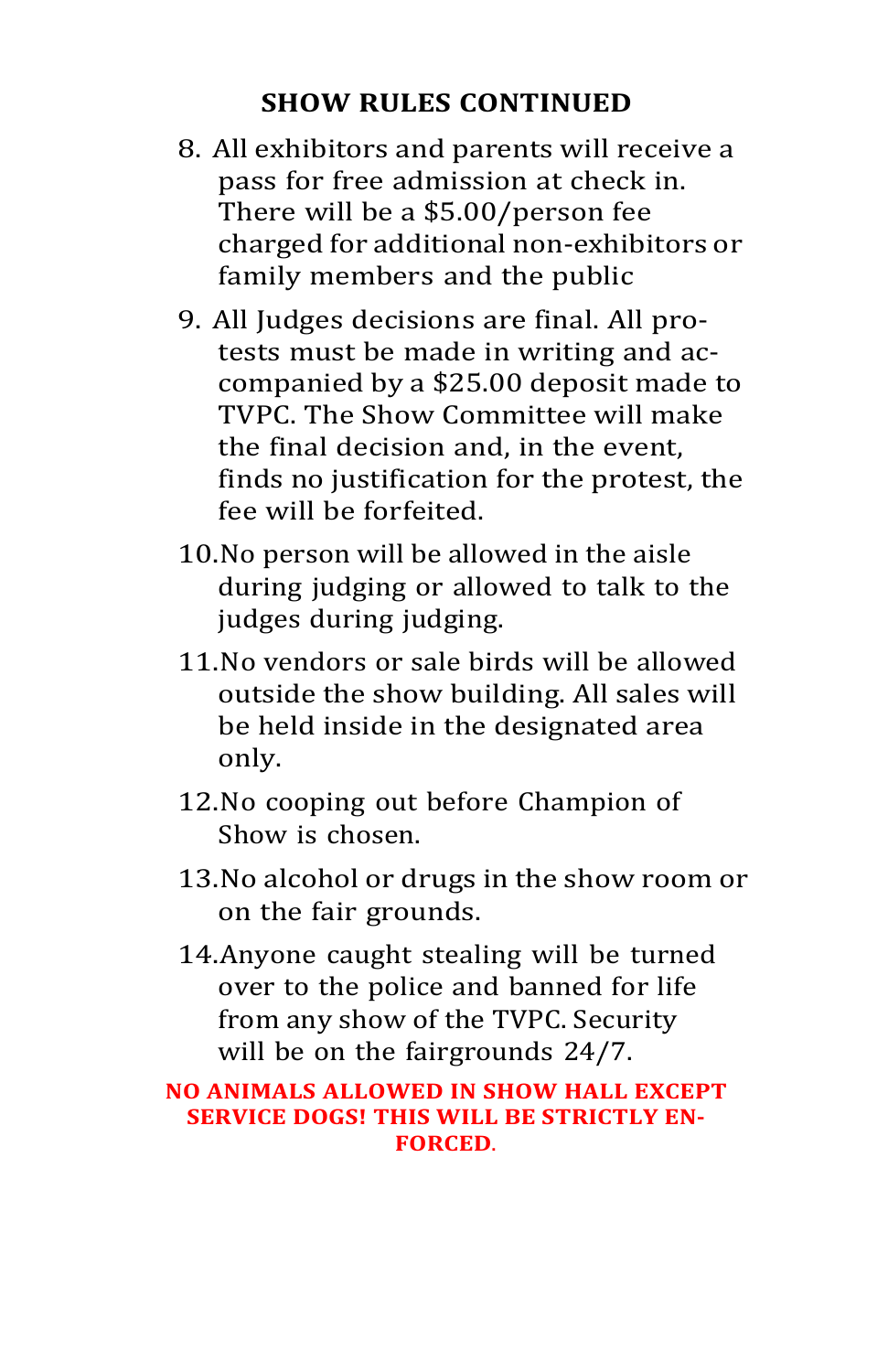## **Testing**

Current NPIP or Pullorum Certificate accepted at check in **TENNESSEE BIRDS–** Pullorum tester will be available on show grounds If you are NPIP Certified and AI Certified, you **DO NOT** have to get AI certified again within 21 days of show

**Bring all certifications with you**



**David Johnston**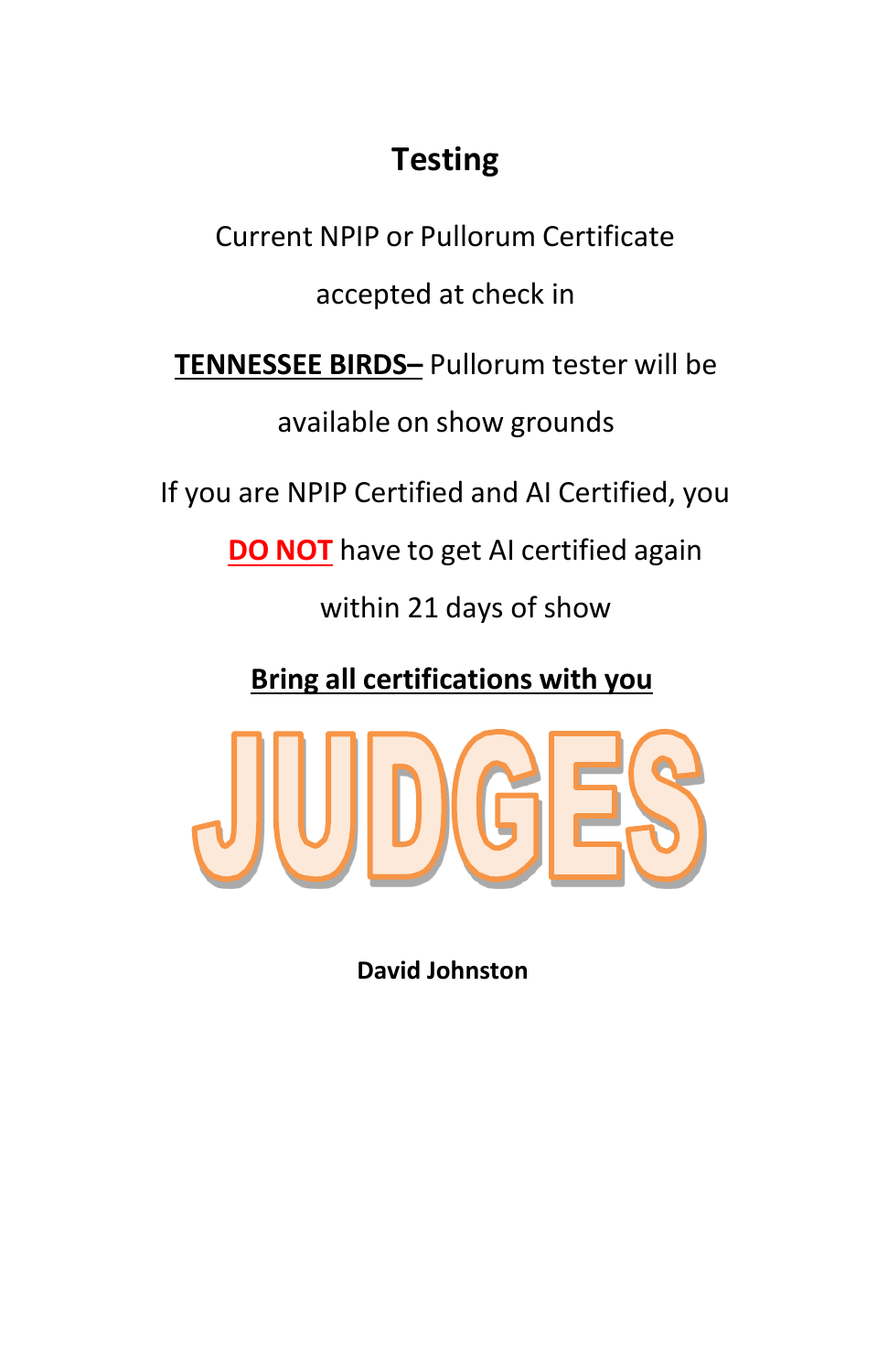# **MEETS**

American Langshan- State Meet Ameraucana Alliance- Club Meet MCCUSA (Marans)- Special Meet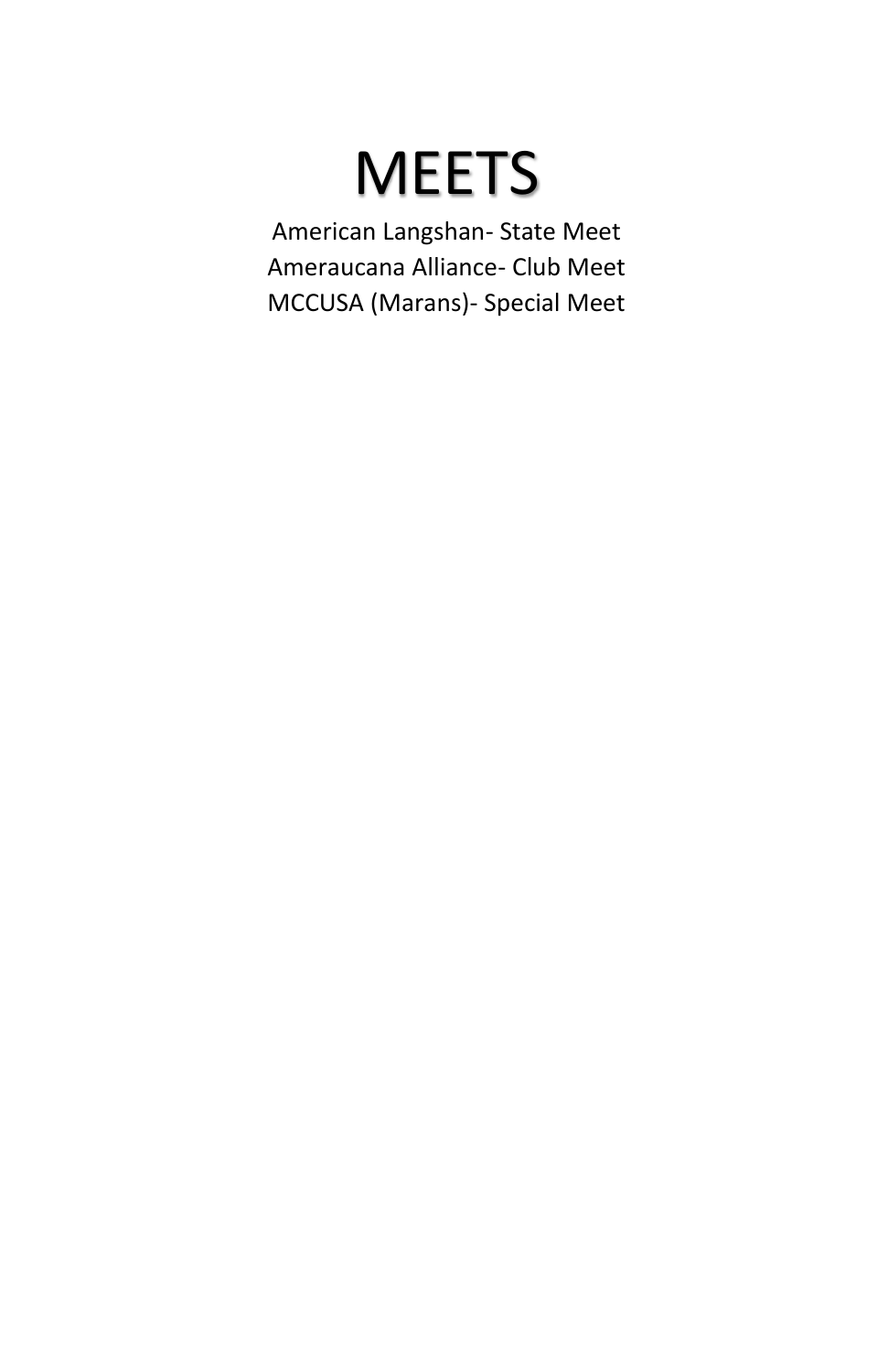

## **Grand Champion**

Champion of the open show and

junior show

## **Champion**

Large Fowl

Bantam

Water Fowl

## **Open Show & Junior Show Class Champion**

Mediterranean

Asiatic

English

American

AOSB

Continental

**RCCL** 

SCCL

Feather Leg

OEGB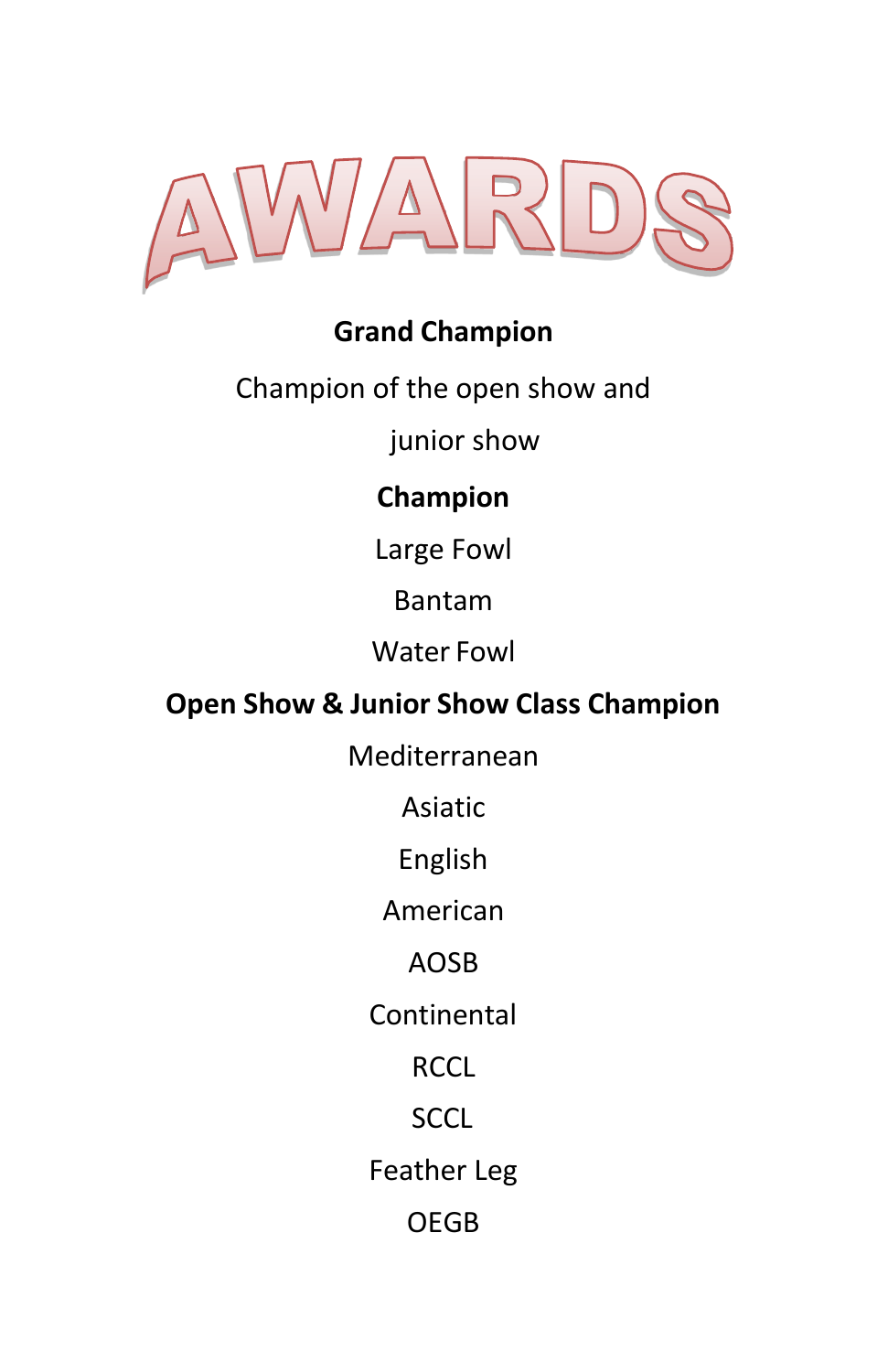Modern Game Bantam

AOCCL

waterfowl

Turkey

Guinea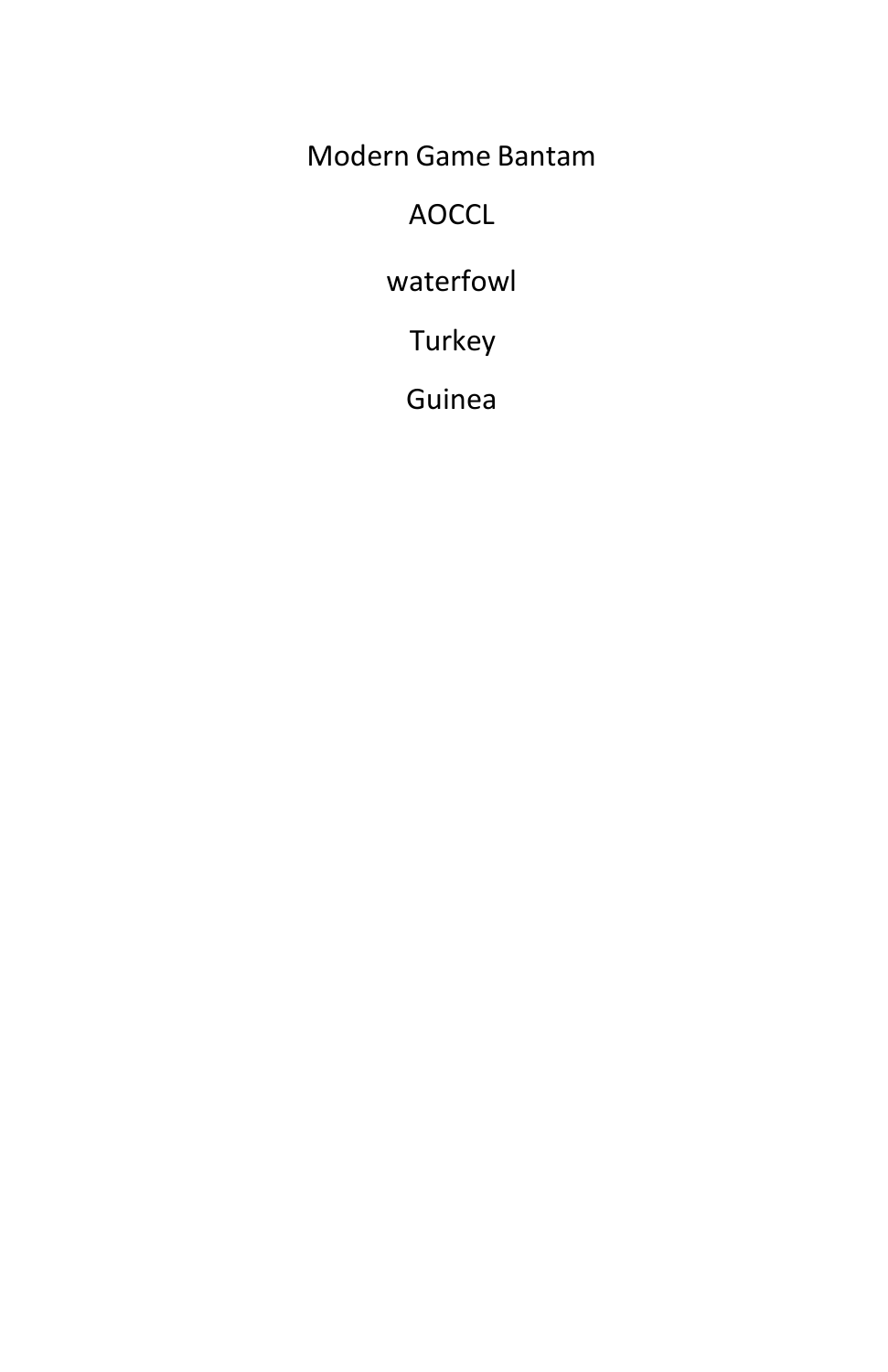#### **Youth Activities**

For more information about this please visit our website at tvpoultryclub.com, our facebook page or call the Junior Show Director Stephanie at 603-812-3585

#### **Contests are listed below:**

YEPA Showmanship- Judged by Harry House

Chicken costume contest

Egg Decorating contest

All guidelines for the contests may be found on the Tennessee Valley Poultry Club Website.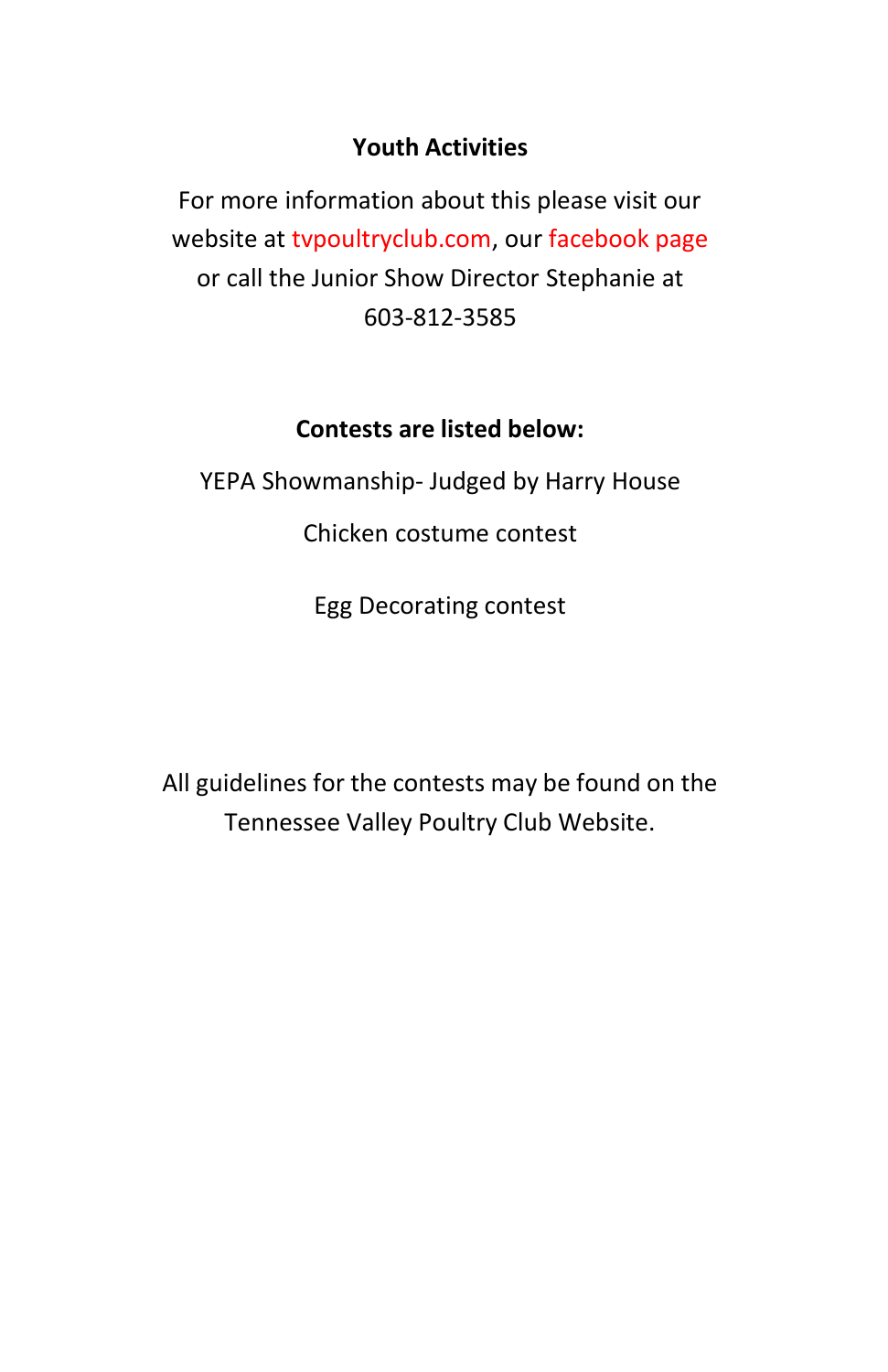#### **Directions to Jacob's Building**

At Chilhowee Park 3301 East Magnolia Avenue

**From North**– I-75 South toward Knoxville. Merge onto I-275 South toward Asheville. Take exit 3 toward Asheville. Merge onto I-640 East and merge onto I-40 West toward Nashville. Take Exit 392A (Rutledge Pike/Knoxville Zoo Drive) onto Rutledge Pike/TN-1 US-11W. Follow signs to Chilhowee Park.

**From Northeast**– I-81 South to I-40 West. Follow I-40 West to exit 392A (Rutledge Pike/Knoxville Zoo Drive) onto Rutledge Pike/TN-1 US –11W. Follow signs to Chilhowee Park.

**From South**– I-75 North to I-40 East. Follow I-40 East toward Ashville. Take Exit 392 (Rutledge Pike/ Knoxville Zoo Drive) onto Rutledge Pike/TN-1 US – 11W. Follow signs to Chilhowee Park.

**From East**– I-40 West to exit 392A (Rutledge Pike/ Knoxville Zoo Drive) onto Rutledge Pike/TN-1 US – 11W. Follow signs to Chilhowee Park.

**From West**– I-40 toward Knoxville. Follow I-40 East toward Asheville. Take exit 392A (Rutledge Pike/ Knoxville Zoo Drive) onto Rutledge Pike/TN-1 US – 11W. Follow signs to Chilhowee Park.